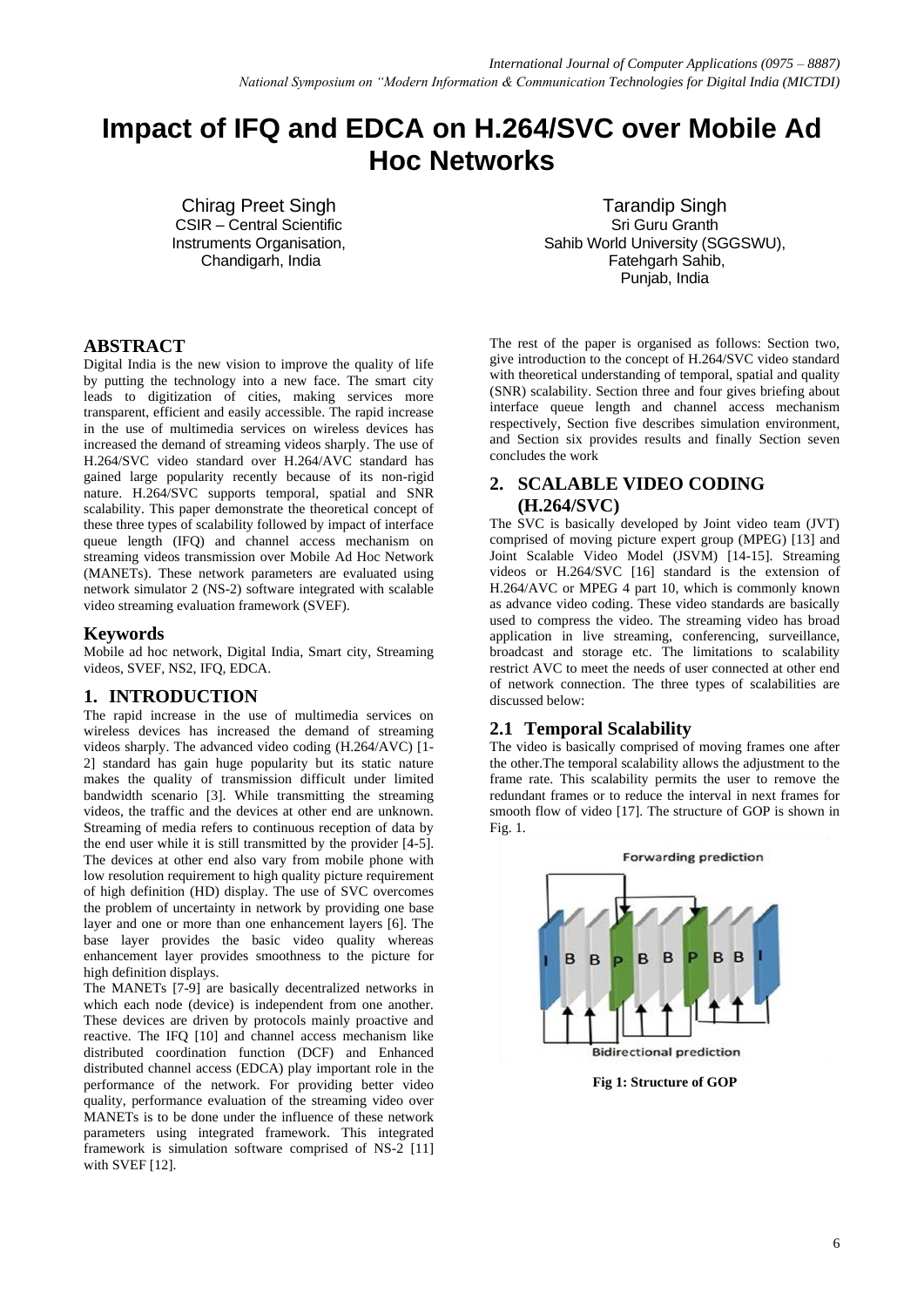The video is made of group of pictures (GOP) consisting of I Intra-coded or independent frame, P Predictive-coded frame and B Bi-directionally predictive-coded frame [18].

# **2.2 Spatial Scalability**

The spatial scalability gives adaptation to resolution of the video. The SVC is encoded with several resolution layers [19]. The base layer is the important and lowest layer. This provides the basic video quality. The upper layers are the enhancement layers which are responsible for providing quality to the video [20]. Without base layer, the enhancement layer is of no use. The spatial scalability uses information from different layer to reduce overall size using interlayer dependency.



**Fig 2: Spatial scalability**

Fig. 2 shows the interlayer dependency of spatial scalability. In simple words, spatial scalability is tendency to have two or more resolution of same video sequence. The overall size of the video is addition of individual stream.

# **2.3 SNR (Quality) scalability**

The SNR [21] scalability is known to provide quality to the video. In this video is coded with different quality levels [22]. In high peak traffic, the data of lower quality can be used to predicted data for higher quality. The base is layer is coded with low video quality and the enhancement layers are coded with higher video quality using quantization parameter.

# **3. INTERFERENCE QUEUE LENGTH (IFQ)**

The IFQ is the interface queue length. The queue length of the network or the link is a deterministic factor in managing queue and handling buffer [23]. The parameter works in connection with the active queue management schemes. In wired scenario a queue is installed in each of simple link objects but in a wireless network, a queue is installed in each of the wireless physical interface. That is the reason NS2 calls a queue in a wireless network an interface queue. The most widely used queue type in wireless network is prioritized queues. NS2 implements prioritized queue in C++ class PriQueue [24]. This class derives from class Droptail and is bounded to the OTcl class. This behaves fairly similar to Droptail in which each packet is treated identically. With Droptail, when the queue is filled to its maximum capacity, the newly arriving packets are dropped until the queue has enough room to accept incoming traffic. But interface queue

separates high priority and low priority packets at the head and at the end of the queue respectively.

# **4. CHANNEL ACCESS MECHANISM**

The channel access mechanism is basically a technique to share a common channel by multiple users [25].



**Fig 3: MAC layer with IEEE 802.11e amendment**

In IEEE 802.11 [26], the channel access mechanism is defined in MAC sublayer. Fig. 3 shows the MAC layer with IEEE 802.11e [27-28] amendment. The point coordination function (PCF) and hybrid coordination function controlled channel access (HCCA) are contention free services. Distributed coordination function (DCF) is contention services based on carrier sense multiple accesses with collision avoidance (CSMA/CA). Whereas enhanced distributed channel access (EDCA) mechanism provides quality of services (QoS). In this mechanism, packets are differentiated according to the priority. The four traffic categories are: video, voice, best effort, and background. Stations with high priority packets are given access to the channel first than the stations with low priority packets.

## **5. SIMULATION ENVINOMENT**

"MyEvalSVC" [20] is the toolkit used to evaluate the performance of streaming video over MANETs.



**Fig 4: Simulation environment**

These toolkits have integration of NS-2 software with SVEF [29-30]. The simulation consists of H.264/SVC video transmission over an Adhoc network of  $500m \times 400m$  terrain. There are three nodes, i.e., N0, N1, and N2. N0 transmits H.264/SVC video CBR with 0.2 Mbps to N1, and CBR with 0.3 Mbps and FTP to N2, respectively. The simulation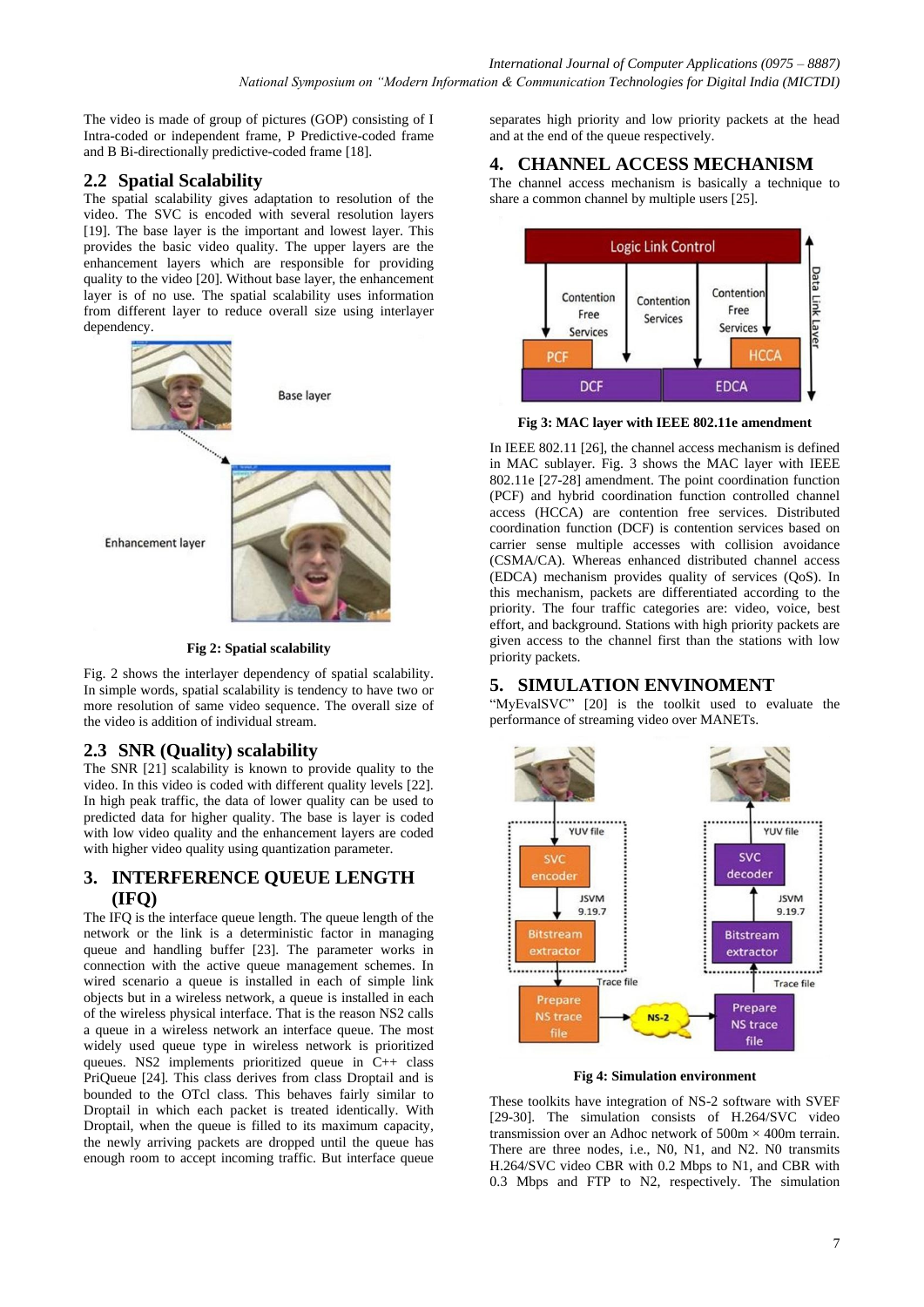environment is described in Fig. 4. Simulation and video parameters are shown in Table 1 and Table 2 respectively.

#### **Table 1. Simulation parameters**

| <b>Simulation parameters</b> |                    |
|------------------------------|--------------------|
| <b>Channel type</b>          | Wireless channel   |
| Radio propagation            | Two ray ground     |
| Network interface type       | Wireless/Phy.      |
| Interface queue type         | Queue/Droptail     |
| <b>MAC</b> type              | MAC 802.11/802.11e |
| Link layer type              | LL                 |
| Antenna model                | Omni antenna       |
| Max packet in IFQ            | 25/50/75/100       |
| Number of mobile nodes       | 3                  |
| Routing protocols            | AODV/DSDV          |
| <b>Fragment size</b>         | 500                |
| X dimension of routing       | 400 m              |
| Y dimension of routing       | 500 m              |
| Node speed                   | $20 \text{ m/s}$   |
| <b>Time of simulation</b>    | 59 sec             |

#### **Table 2. Video Parameters**

| <b>Video Parameters</b>     |                  |
|-----------------------------|------------------|
| Video standard              | <b>H.264/SVC</b> |
| <b>Frame rate</b>           | 30.0             |
| <b>Frames to be encoded</b> | 300              |
| <b>GOP</b>                  | 4                |
| <b>Base layer mode</b>      | $\mathcal{P}$    |
| Frame rate in               | 30               |
| Frame rate out              | 30               |
| Source width                | 352              |
| Source height               | 288              |
| <b>Number of layers</b>     | 2                |

The raw YUV (Y- luminance, U and V chrominance) video (in this paper Foreman video is used) is converted into H.264/SVC format using SVC encoder and bitstream extractor provided by Joint Scalable Video Model (JSVM 9.19.7). Further, FN stamping provided by SVEF is done to generate the trace file needed to simulate the video through NS-2. At the receiving side another trace file is generated. This file contains the information about packet number, sending time and receiving time. From this information the packet end to end delay and packet loss rate can be calculated. The received packets are passed through network abstraction layer (NALU) filter. Packets which are too late to arrive or cannot be decoded are discarded. Finally the video is decoded using JSVM decoder to calculate the peak signal to noise ratio (PSNR).

# **6. SIMULATION ENVINOMENT 6.1 Impact of Interface Queue (IFQ)**

Firstly, the performance of streaming videos is evaluated using different IFQ length.









#### **Fig 5: Results for (a) PSNR (b) average end to end delay and (c) Packet loss rate at varying IFQ length.**

The results for PSNR, average end to end delay and packet loss rate are shown in Fig. 5.The Gnu plot for these results are shown in Fig. 6, 7, 8 and 9 individually for AODV and DSDV protocols. The results indicate that both AODV and DSDV protocols show high level of improvement in PSNR and packet loss rate with increase in the IFQ length specifically at value of 100 while average end to end delay is high for higher IFQ length. The queue size (i.e. IFQ length) at the MAC layer drastically impacts the PSNR. The best PSNR is achieved when the IFQ has value of 100 packets. If a packet is received at LL (link layer) and the queue is occupied with other received packet and waits for a network coding opportunity until the timer expires.

This increase the time require for the packet to travel from one to other. Longer the size of the queue more will be end to end delay. As the IFQ length increases the packet loss rate decreases. The reason behind the high packet loss rate at smaller IFQ length is due to smaller queue length as the queue is full and all subsequent received packets will be dropped resulting into packet loss. Comparatively, reactive protocol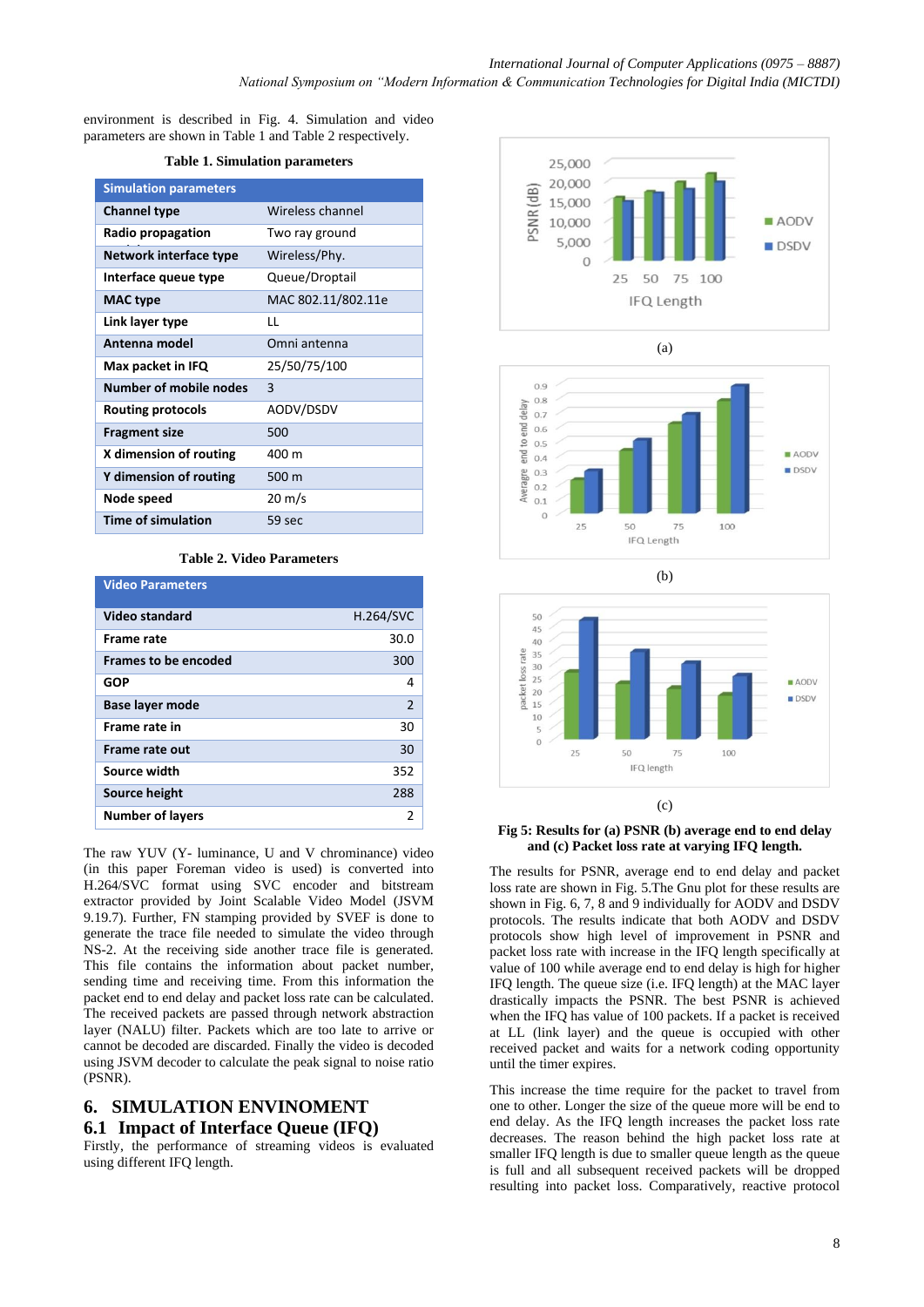AODV show dominating performance as compare to proactive protocol DSDV.



**Fig 6: PSNR comparison for AODV protocol at varying IFQ length.**



**Fig 7: PSNR comparison for DSDV protocol at varying IFQ length.**



**Fig 8: Packet end to end delay comparison for AODV protocol at varying IFQ length.**



**Fig 9: Packet end to end delay comparison for DSDV protocol at varying IFQ length.**

## **6.2 Impact of Channel Access Mechanism**

The results for PSNR, average end to end delay and packet loss rate are shown in Fig. 10.







#### **Fig 10: Results for (a) PSNR (b) average end to end delay and (c) Packet loss rate at different channel access mechanism**

Gnuplot for PSNR and average end to end delay comparison are shown in Fig. 11 and 12 respectively. Results for PSNR and packet loss rate completely show the superior performance of new improved EDCA mechanism over DCF for both the routing protocols.In EDCA, each packet received from the upper layer is assigned to the priority. Depending upon the user priority the packet is mapped on to the access categories. The frames with the higher priority are assigned the access categories with smaller contention window min, contention window max, and arbitration inter-frame space (AIFS) to influence the successful transmission probability in favour of high-priority data.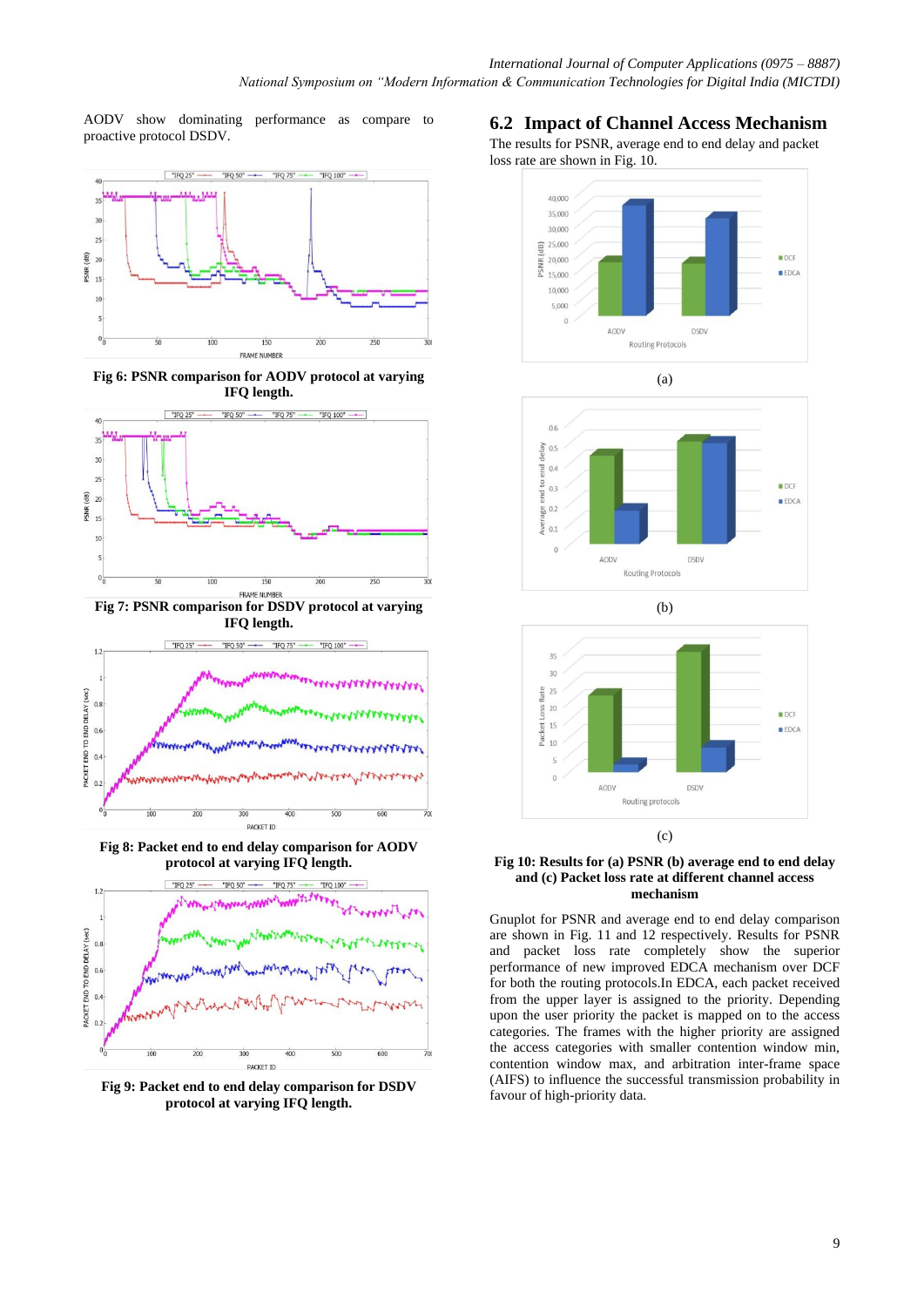

**Fig 11: PSNR comparison at different channel access mechanism**



**Fig 12: Packet end to end delay comparison at different channel access mechanism**

The average end-to-end delay is very low for the reactive protocols under EDCA, i.e., there is no waiting time for the packets, which leads to the average end-to-end delay of a packet becoming almost equal to its transmission time plus its processing time. In case of AODV protocol more than half the packets have end to end delay remains under 0.1. The DSDV protocol does not show any noticeable results for average end to end delay under EDCA mechanism.

Protocols in the simulation for EDCA mechanism perform superior to the DCF mechanism. Specifically, AODV shows better performance with only 2% of packet loss rate. When all the packets are transmitted over DCF the packet loss rate is high. This is because all the packets go into the same output interface queue and the queue size is limited. When the queue is full, it starts to drop the packets while in EDCA the packets do not fall in one single queue. They are characterized individually according to priority assigned leading to drop in packet loss rate.

# **7. CONCLUTIONS**

In this paper, an effort is made to give theoretical idea about scalable video coding and its different scalable modes. The simulation of streaming videos over MANETs using two routing protocols under the impact of IFQ and channel access mechanism is also done. Firstly, the outcome of the work recommends use of high value of IFQ length to get best value of PSNR and packet loss rate. Secondly, result for channel access mechanism recommends use of EDCA for enhanced performance as each packet are specifically queued according to the priority. This technique leads to very efficient way to transfer the data over MANETs as compare to traditional technique of using DCF. In future streaming videos can be tested using different node density, changing speeds of nodes. On the other hand, parameters of streaming like GOP, frame rate and bit rate can also be tested for better picture quality with constrained data.

## **8. REFERENCES**

- [1]. Bin Zhan, Baochun Hou and Reza Sotudeh (2008), "An Efficient Fast Mode Decision Algorithm for H.264/AVC Intra/Interpredictions," IEEE International Conference on Acoustics, Speech and Signal Processing, Las Vegas, pp 1057 – 1060.
- [2]. Thomas Wiegand, Gary J. Sullivan, Gisle Bjøntegaard, and Ajay Luthra (2003), "Overview of the H.264/AVC Video Coding Standard," IEEE Transactions on Circuits and Systems for Video Technology, Vol. 13, No. 17, pp 560-576.
- [3]. Y. Liu, Y. C. Soh and Z. G. Li (2007), "Rate Control for Spatial/CGS Scalable Extension of H.264/AVC," IEEE International Symposium on Circuits and Systems, New Orleans, pp 1746-1750.
- [4]. [https://en.wikipedia.org/wiki/Streaming\\_media](https://en.wikipedia.org/wiki/Streaming_media)
- [5]. Dan Rayburn (2013), "Streaming and Digital Media: Understanding the Business and Technology," National Association of Broadcaster.
- [6]. Balaji L and Thyagharajan KK (2013), "An Adaptive Rate Control Scheme for H.264 Scalable Video Coding," International Conference on Green Computing, Communication and Conservation of Energy, Chennai, pp 40-44.
- [7]. C. E. Fossa and T. G. Macdonald (2010), "Internetworking Tactical MANETs," Conference on Military Communications, San Jose, pp 611-616.
- [8]. George Aggelou (2005), "Mobile Ad Hoc Networks: From Wireless" LANs to 4G Networks," McGraw Hill.
- [9]. S.Neelakandan and J.Gokul Anand (2011) "Trust Based Optimal Routing in MANET's," International Conference on Emerging Trends in Electrical and Computer Technology, Tamil Nadu, pp 1150-1156.
- [10].Mrinal Kanti Deb Barma, Rajib Chowdhuri, Nikhil Debbarma, S. K. Sen and Sudipta Roy (2013), "Enhancing the Performance of AODV using Node Remaining Energy and Aggregate Interface Queue Length," International Symposium on Computational and Business Intelligence, New Delhi, pp. 77-80.
- [11][.http://www.isi.edu/nsnam/ns/](http://www.isi.edu/nsnam/ns/)
- [12].Andrea Detti, Giuseppe Bianchi, Claudio Pisa, Francesco Saverio Proto, Pierpaolo Loreti, et al. (2009), "SVEF: an Open-Source Experimental Evaluation Framework for H.264 Scalable Video Streaming," IEEE Symposium on Computers and Communications, Sousse, pp. 36-41
- [13].Sikora T (1997), "MPEG digital video-coding standards," IEEE Signal Processing Magazine, Vol. 14, No.5, pp. 82-100.
- [14][.http://ube.ege.edu.tr/~boztok/JSVM/SoftwareManual.pdf](http://ube.ege.edu.tr/~boztok/JSVM/SoftwareManual.pdf)
- [15].JSVM Software Package (2006), CVS server for the JSVM software.
- [16][.https://en.wikipedia.org/wiki/Scalable\\_Video\\_Coding.](https://en.wikipedia.org/wiki/Scalable_Video_Coding)
- [17].Gregory J. Conklin and Sheila S. Hemami (1999), "A Comparison of Temporal Scalability Techniques," IEEE Transactions on Circuits and Systems for Video Technology, Vol. 9, No. 6. pp. 909-919.
- [18][.https://en.wikipedia.org/wiki/Group\\_of\\_pictures.](https://en.wikipedia.org/wiki/Group_of_pictures)